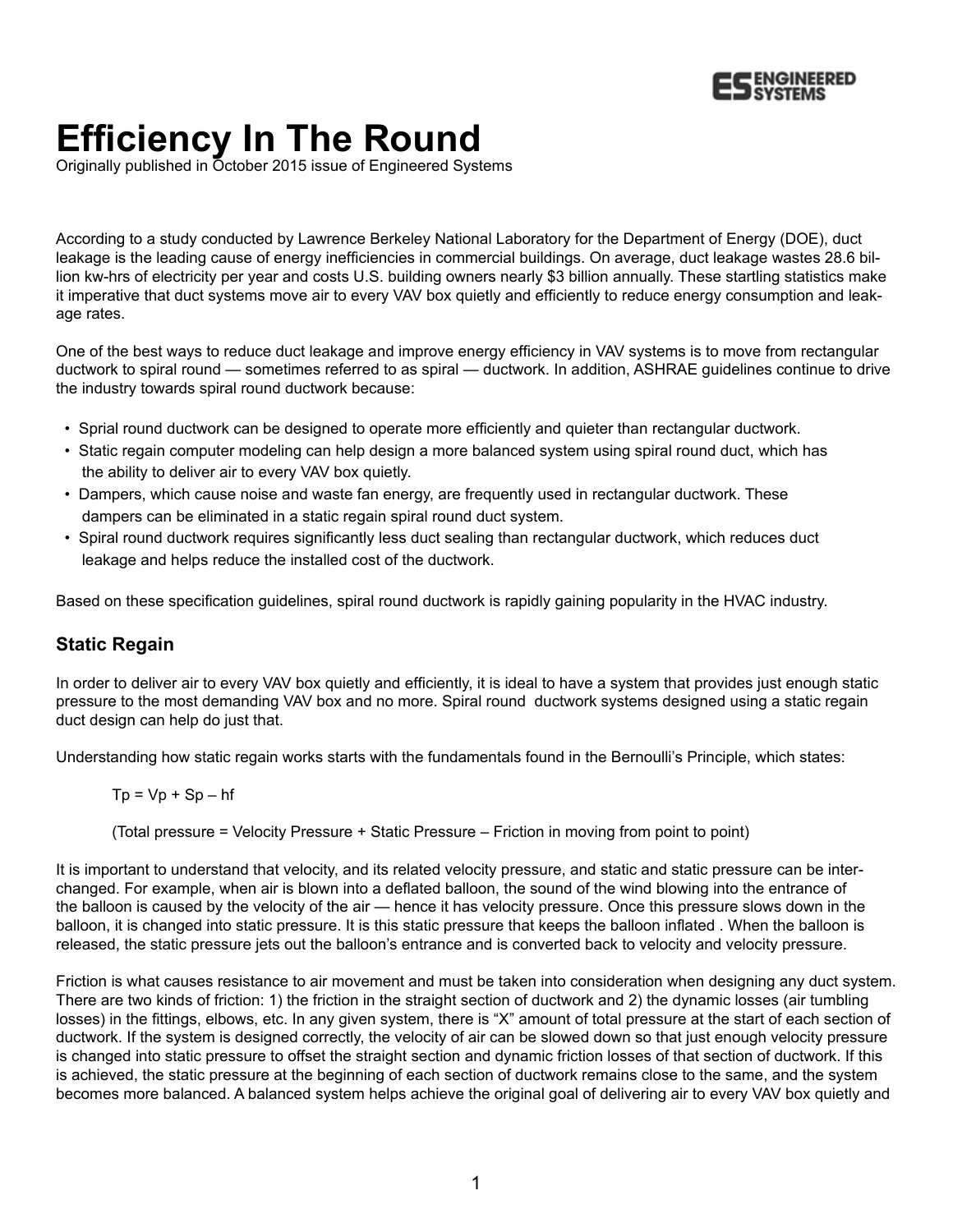In a rectangular duct system, the maximum air velocity in comfort cooling applications recommended by ASHRAE and the Sheet Metal and Air Conditioning Contractors' National Association (SMACNA) is limited to 2,000 ft/min or less because of the potential for "oil canning." This oil canning effect can be compared to a base drum and can produce significant noise problems.

Rectangular duct systems, especially with higher aspect ratios, have a maximum airflow of about 2,000 ft/min. When the air moves at 2,000 ft/min, the system produces .25 in of velocity pressure, which is not enough velocity pressure to offset the friction losses of typical duct systems. Therefore, the system cannot take advantage of a static regain design. If the system cannot use the velocity pressure to move air from Point A to Point B, it has to use static pressure instead of converting velocity pressure to static pressure. This configuration causes higher static pressure near the fan and lower pressures as it approaches the end of the duct system.

In static regain duct systems, static pressure is more equal throughout the system and it becomes self-balancing. To achieve these results, the system must have enough velocity pressure. Spiral round duct systems can be designed to higher velocities without noise problems. For example, ASHRAE design guides allow air flow up to 4,000 ft/min in 25,000-cfm duct systems. This 4,000 ft/min results in 1 in of velocity pressure, which is sufficient to offset duct friction losses in a typical duct system.

Even with higher air velocities in round ductwork, the system uses the same or lower fan static pressure — total fan pressure — than rectangular systems. Why? While the air movement will typically be slower in rectangular ductwork, which helps reduce friction losses, the fittings and elbows have higher friction losses than round ductwork — even with higher velocity. This is because air moves through the curved turns in round duct systems more easily. For example, think of a slide on a playground. Children can quickly and easily travel to the bottom of a curved tube slide, but if the slide was designed at a 90-degree angle, children would lose momentum when they reached the wall and tried to turn.

other hand, round ductwork can be installed for about .25 lb. of ductwork/sq ft and costs about \$2–2.50/sq ft. To put this in HVAC terms, round ductwork can save building owners between \$100–400/ton — which is comparable to the cost of some centrifugal chillers.

The primary reason round ductwork costs less is because it takes less time, i.e. labor, to install than rectangular ductwork. Unlike rectangular ductwork, round does not require a series of connections every 4 to 5 ft. In addition to using fewer connectors, the fittings are easier to install and seal. This is especially true with fittings that have factory-installed gasketing.

However, there is a common misconception that round ductwork simply cannot be used because it takes up too much space. In reality, space challenges can typically be resolved by installing multiple round ducts, and when the project is done right, these ducts can be installed cheaper and in equal or less space than rectangular ductwork.

Making the switch to spiral round ductwork also helps building owners reduce operating costs because spiral round ductwork has lower duct heat pickup. Since the air is typically moving at twice the rate and there is much less surface area, duct heat pickup can be cut nearly in half.

More importantly, spiral round ductwork helps building owners reduce operating costs because it has lower leak rates than rectangular ducts. In the past, rectangular ductwork experienced leak rates of over 10%, causing the significant energy waste highlighted in the DOE report referenced at the beginning of this article. Today's rectangular ductwork can be designed to achieve less than a 3% leakage rate. However, spiral round ductwork can be designed to leak less than 1%, and frequently lower than 0.5%.

To understand the effect leak rates have on fan energy consumption, consider a rectangular duct system with a 3% leakage rate and a spiral round duct system with a 1% leakage rate. Using the following fan law equation, one can see that a building owner will save at least 6% on fan energy by using spiral round ductwork.

- 1.03 rectangular minimum leakage rate
	- 1.01 round minimum leakage rate)<sup>3</sup>
	- = potential for fan energy savings

In many situations, the fan energy can approach — or in some cases exceed — the refrigeration energy, meaning this 6% savings in fan energy represents a significant reduction in operating cost.

# **Installed and Operating Costs**

To determine which type of ductwork is best for the system, building owners should consider both installed and operating costs. Round ductwork can normally save money on both. For example, round ductwork can save building owners \$0.25–1.00/sq ft on installation costs alone. While this can vary widely from job to job, frequently, rectangular ductwork can be installed for about .50 lb. of ductwork/sq ft and costs about \$3–3.50/sq ft. On the